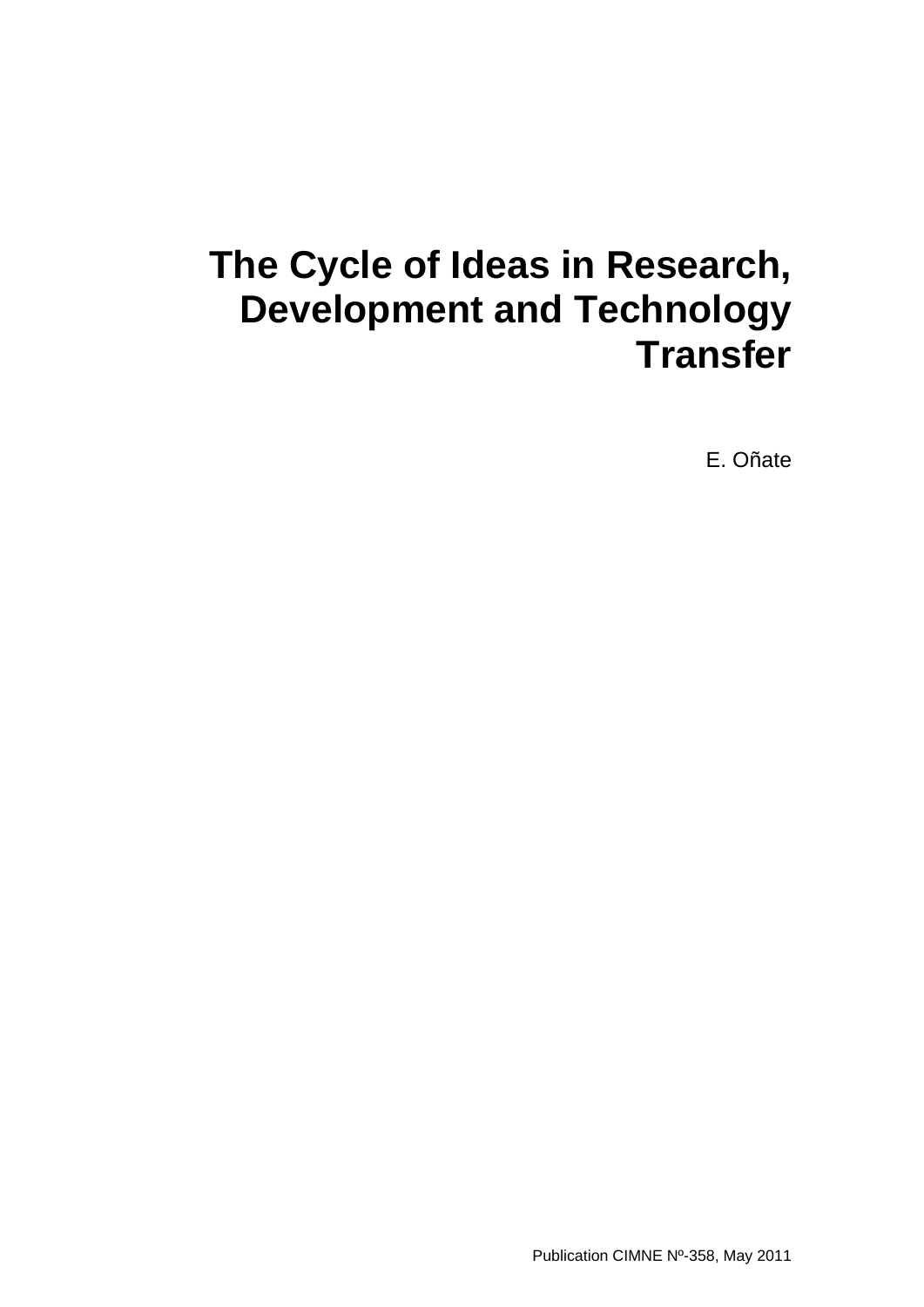# **The Cycle of Ideas in Research, Development and Technology Transfer**

E. Oñate

**Publication CIMNE Nº-358, May 2011** 

**International Center for Numerical Methods in Engineering**  Gran Capitán s/n, 08034 Barcelona, Spain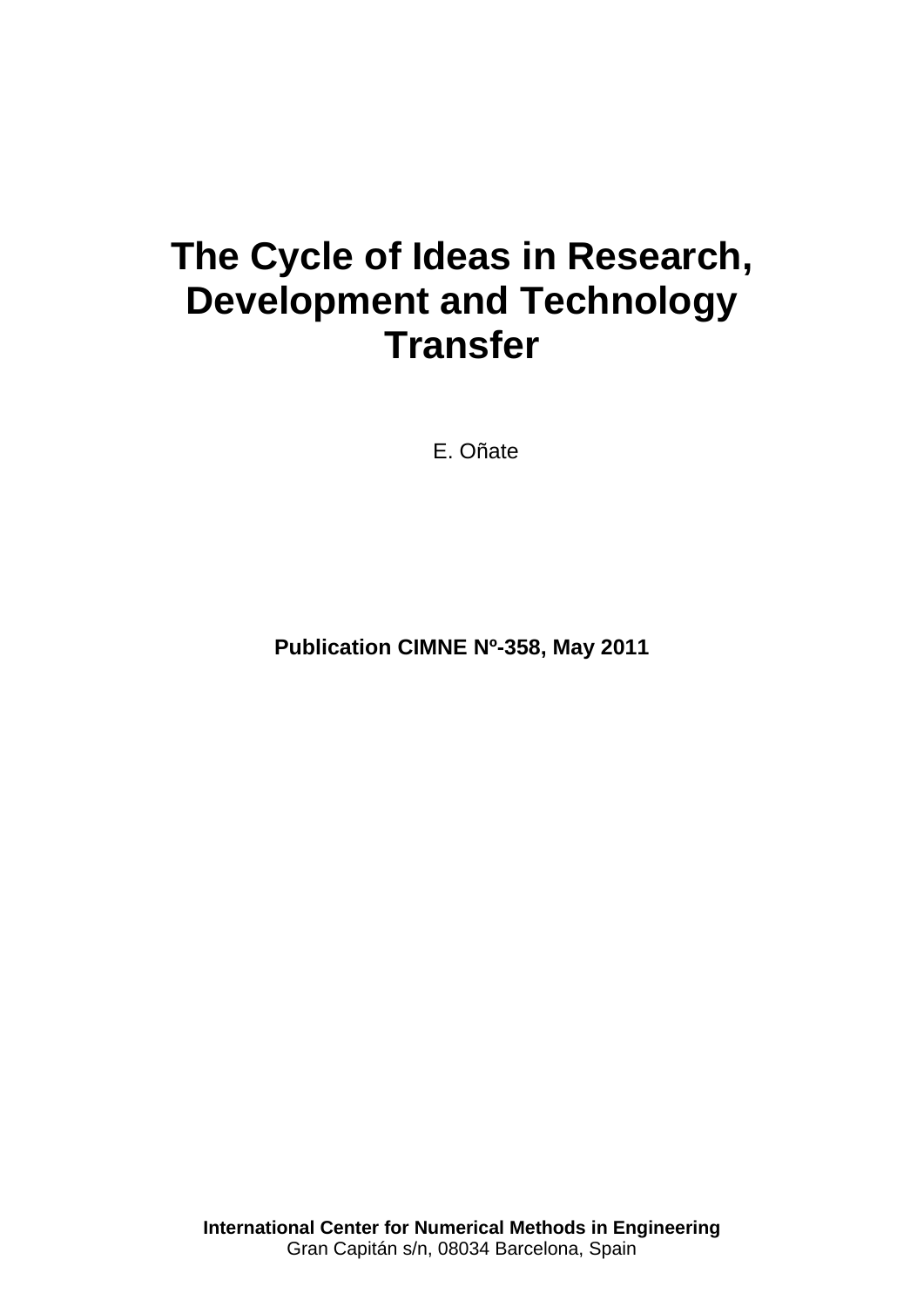#### **The Cycle of Ideas in research, development and technology transfer**

### **E. Oñate**

When people talks about research, development and technology transfer (RTD in short) and commercial industrial activities, it is quite usual to mix up objectives, resources and responsibilities. There is a growing opinion, spread by some public administrators and the media, that research groups at universities and RTD centers must be "profitable". In few words, many persons would wish that research is funded with competitive funds or even loans (either public or private) and that the outcomes of the research get into the market rapidly, so that the profits from marketing the corresponding products will allow research groups to be financially self-sustaining.

It is also usually argued that companies should increase their research activity and invest more resources in finding new discoveries. The humoristic limit of this situation is pretending that companies will produce Nobel laureates and that a research group would be among the 10 first positions in the ranking of economic organizations in a country. Certainly, both these situations are not impossible, although they are highly improbable. The opposite case is, unfortunately, more frequent, ie. that researchers compelled by their needs to guarantee the financial survival of their groups, abandon or considerably reduce their fundamental research activities, and that companies, confusing what is a Technical Department with an Innovation Department, consider themselves self-sufficient and underestimate or ignore the contact with the real RTD world.

#### **How the Cycle works**

Above concepts can be clarified if we examine what we call the **Cycle of Ideas**. Figure 1 shows a scheme of the transit of an idea, from the instant it originates until it is transformed in an industrial and commercial success. Similarly as it happens in other biological environmental cycles (the water cycle or the cycle of plants, for instance), the cadencies and tempos are very important and their perturbation can lead to negative results.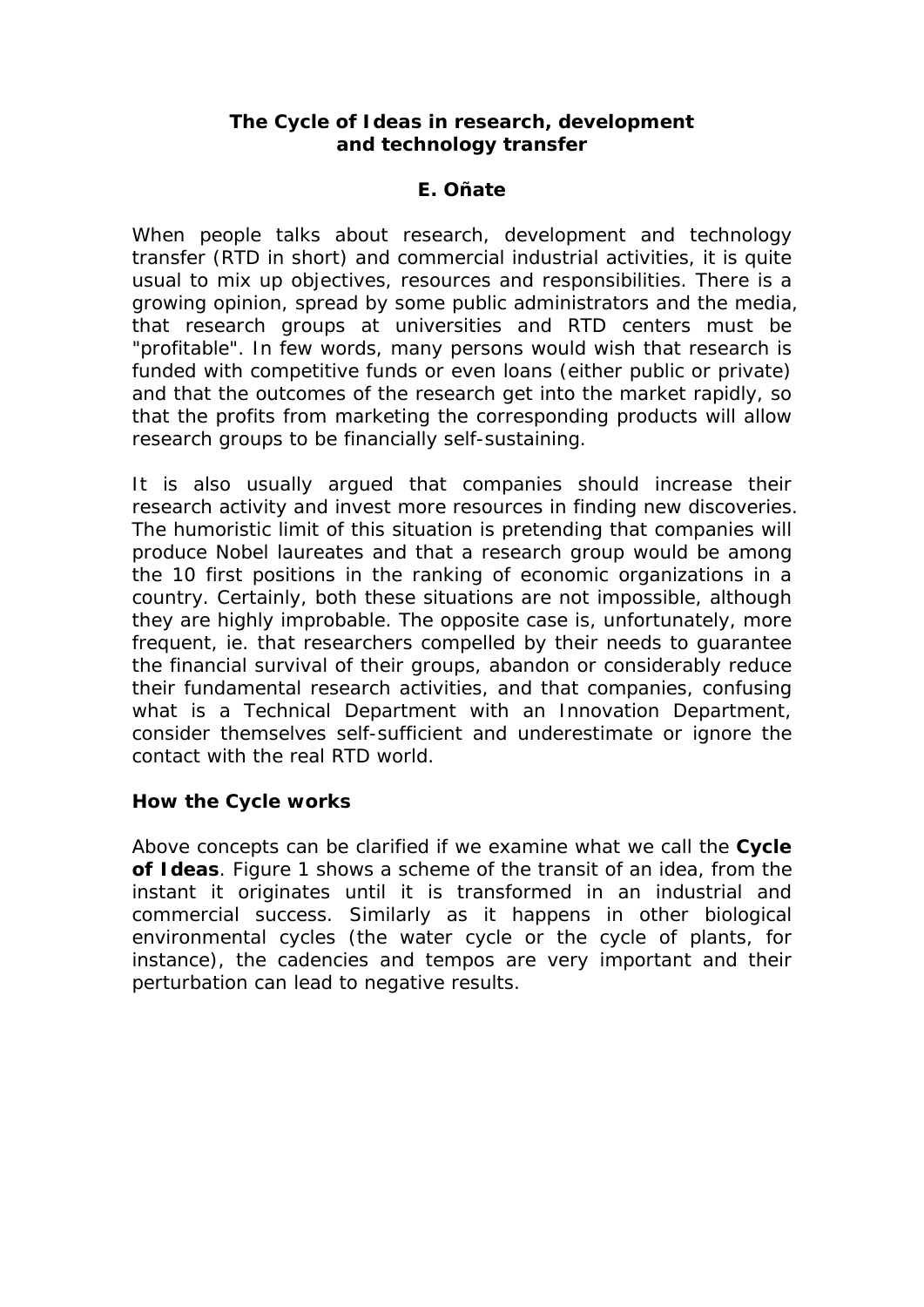

Figure 1. The Cycle of Ideas

Ideas (and I basically refer here to scientific advances) usually originate in university environments, where many professionals have the mission of thinking, studying, investigating and eventually discovering new areas of knowledge. The idea (the new discovery) would be equivalent to a seed, in the sense that even being very important (essential) it is far from becoming a fruit.

The idea matures in its "*tour*" by the first quadrant of the Cycle (the University) until it produces tangible results (thesis, papers, computer programs, physical devices, etc.). These "results", if they are not filed and protected, can be easily lost. This leads to undesirable repetitions or duplications.

What to do then with the results of an idea?. The best is that they can evolve until they reach the level of a prototype; ie. until they became something (a software code, a system, a device, etc.) that works in a contrastable manner in the hands of a person different from the author. The transit of a *result* to a *prototype* is not a trivial one and it demands an organization, efficient and capable staff and resources that are usually far from the ordinary means of a university group. The best alternative is, therefore, that the idea follows its route on specialized institutions, adjacent to the university, with the specific mission to transform knowledge into tangible things (prototypes).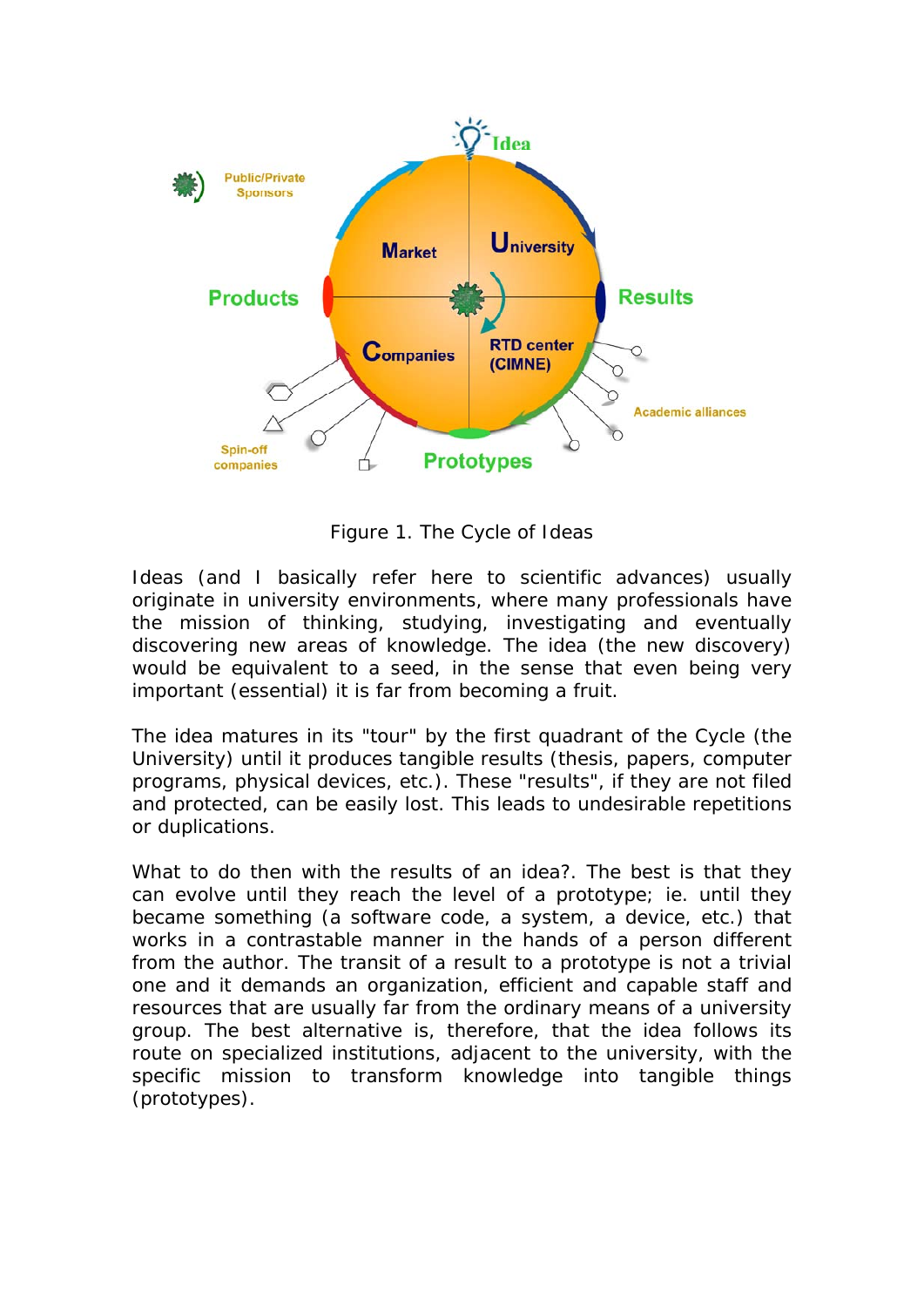Many organizations of this type have been created around the world in the last years. An example is the International Center for Numerical Methods in Engineering (CIMNE, www.cimne.com) in Barcelona, Spain. Some of these organizations are called Research Centers and others Innovation Centers. This terminology is sometimes deceiving, as it apparently indicates that some centers must focus in research and not in technology transfer, and vice-versa. The truth is that research and technological development are essential activities in both type of, so called, RTD centers. What is important is that they should have the capability of teaming up with research and industry environments with a practical vision.

#### **University and enterprise**

Can a prototype be released into the market with a guarantee of success?. The answer is (probably) no. The distance between a prototype and a product is typically a long one. Getting a product is an objective in itself and mixing it up with RTD tasks is not advisable and leads to frustrations. Products should be developed in companies where specialists devote their time and talent exclusively to obtaining, validating and documenting a product, as well as to defining the marketing plan.

Once a product has finally reached the market, it would enter into the last quadrant of the Cycle of Ideas. There the objective is commercial success. In order to reach that, the company should establish the necessary alliances around the world. The Cycle ends up with the return of a part of the profits from the marketing of the product to the place from where the idea originated (the University).

Clearly, the "rotation speed" of the idea around the Cycle can be increased with the help of funding from external public and private sponsors, as it is metaphorically shown in the figure.

These concepts are in fact very simple. However it is typically very difficult to put them into practice. What are the difficulties?.

#### **Some difficulties**

Among the difficulties that prevent good ideas to become a full industrial (and commercial) success story, I would focus just in three that are based on my own experience. The first one is the lack of perception of the limits of an organization. Humans are limited and so are organizations. In practice, things are only done at its best within the limits of a person or an institution. For instance, universities and research centers have not the competence of an enterprise, and viceversa. To act beyond the *limits of competence* is a temptation to